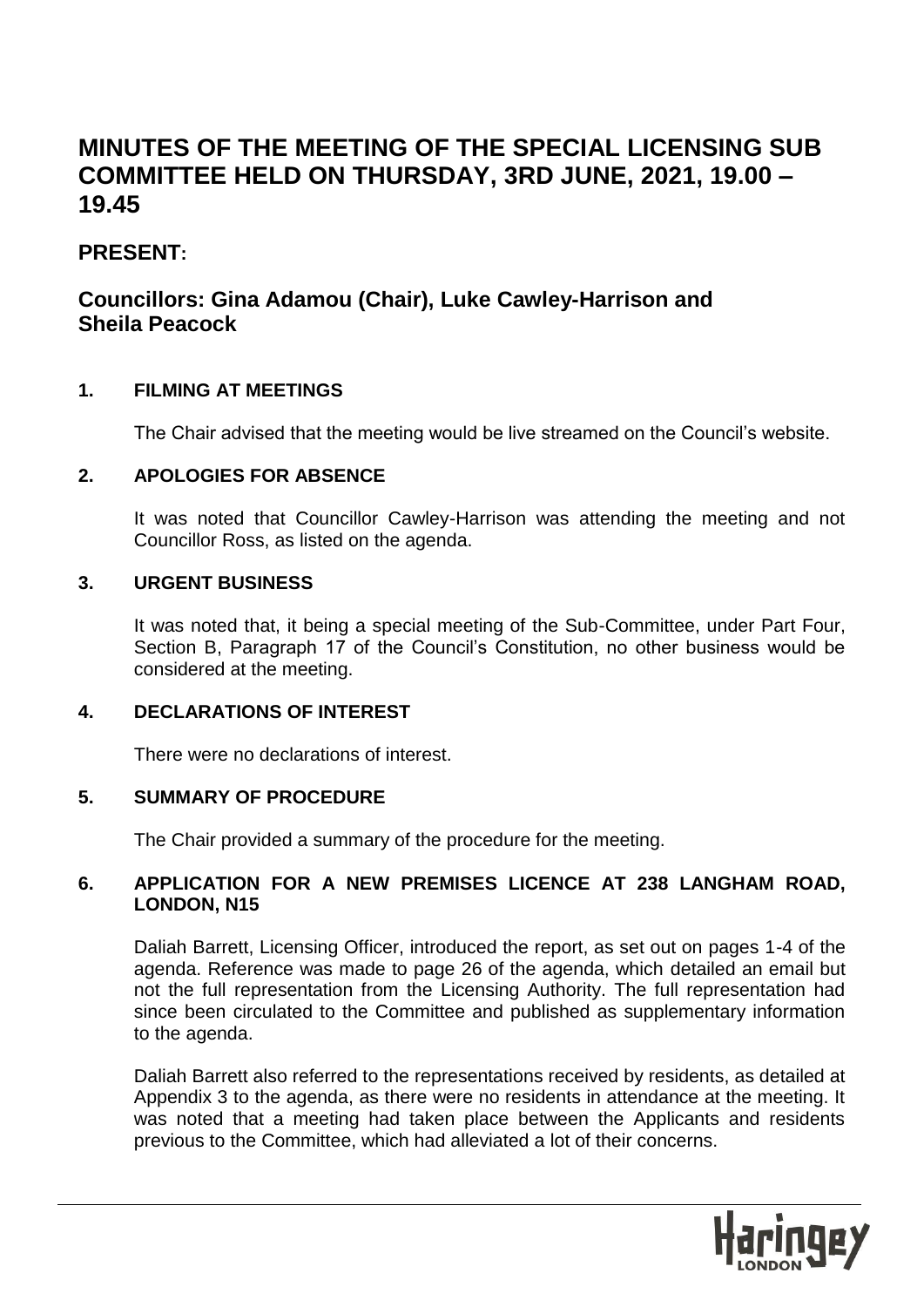Philip Cone, Licensing Enforcement Officer, introduced his representation as detailed on page 26 of the agenda and the supplementary agenda pack. Mr Cone appreciated that the applicants had agreed to the conditions regarding the outside and smoking area. He recognised that the applicants had previously communicated with the residents and had already started to create a good working relationship with them. He was therefore satisfied that the licence should be granted, subject to the agreement of the additional conditions.

Discussion took place regarding the need for SIA door staff, in response Mr Cone stated that the use of SIA door staff was not necessarily required given the size of the premises and operating hours. It was suggested that given this was an application for a new premises licence, an informative could be added for this to be kept under review by the Licence holder, particularly at peak operating times. The Committee were also satisfied with this approach and felt that operating with SIA door staff could make the premises look like something more than a small restaurant.

Mr and Mrs Chumburidze, Applicants, presented their application, as follows:

- They would be offering a small restaurant, offering breakfast, lunch, bakery and dinner. Alcohol would be served from 1pm weekdays and 10am on a Saturday and 11am on a Sunday. They had no intention of offering a bar, it would purely be a restaurant, with alcohol provided with food. They would only be offering wine and beer and did not feel that the restaurant would encourage drunken behaviour and excessive drinking.
- They had previously agreed to the additional conditions proposed by the Licensing Authority regarding the outside and smoking area.
- They were aware that the premises was located in a residential area and of the concerns raised by local residents.
- A meeting had been held with residents the previous week to discuss their proposals for the restaurant and had been a good opportunity to alleviate any concerns that local residents had raised. It was noted that a number of thank you messages had been received from local residents following the meeting.
- There had been some previous miscommunication about the restaurant offer, which had now been addressed.
- It was felt that the new premises would be beneficial in crime prevention in the area, as the previous operation had attracted a few alcoholics that had gathered outside.

It was confirmed that a maximum of 5 tables would be placed outside, which would cater for a maximum of 10 people.

In response to a question regarding the sale of alcohol, Daliah Barrett stated that the applicants had not applied for the sale of alcohol to be ancillary to a substantial meal. She also stated that the current Covid guidance was for people to be seated at a table. Mr Chumburidze confirmed that there would be no standing inside the premises and that everyone would be seated. There would also be no permitted sale of alcohol to anyone outside of their boundary outside.

In response to a question regarding the proposed level of staff, the Applicants advised that they expected to have 2 chefs, 1 being a barista and 2 staff serving on the floor.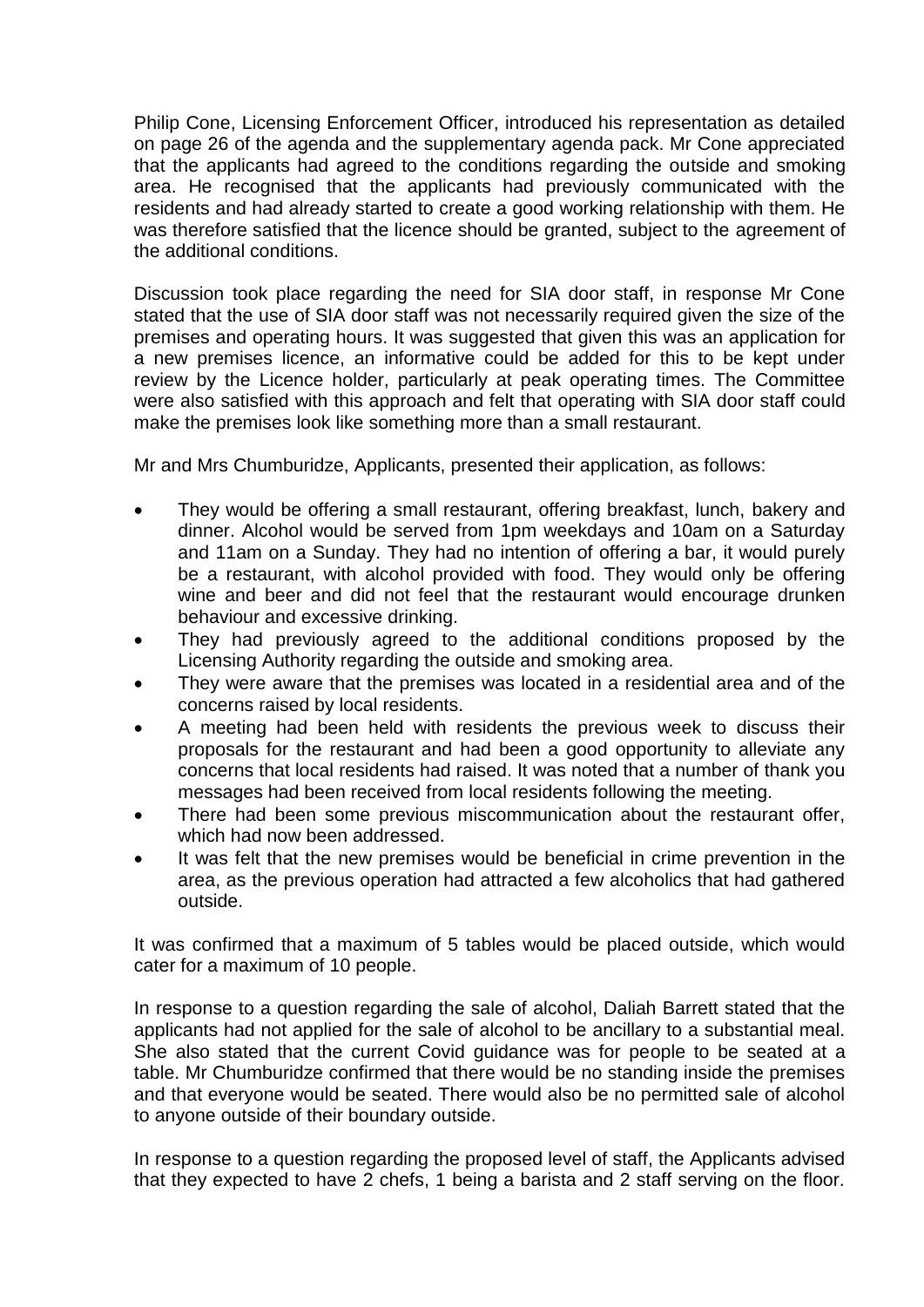They would also have staff on standby, depending on the level of demand. It was proposed that there would be a maximum of 17 covers inside and 10 outside.

In response to a question regarding the previous operation and suggested alcoholics congregating outside, it was explained that this had been as a result of the outside seating being kept outside the premises once the café had closed at 4pm.

#### **RESOLVED**

The Licensing Sub Committee carefully considered the application for a new premises licence for 238 Langham Road, London, N15. In considering the application, the Committee took account of the London Borough of Haringey's Statement of Licensing Policy, the Licensing Act 2003, the Licensing Act 2003 section 182 Guidance, the report pack, the Licensing Authority representation, the applicants written and oral representations and the objectors written representations.

Having considered the application and heard from all the parties, the Committee decided to grant the application for a new premises licence with the following operating hours and additional conditions:

# **Supply of Alcohol**

Monday to Friday 1300 to 2200 hours Saturday 1000 to 2200 hours Sunday 1100 to 2200 hours

Supply of alcohol **ON** the premises.

# **Hours open to Public**

Monday to Friday 0700 to 2200 hours Saturday 0800 to 2200 hours Sunday 1000 to 2200 hours

# **The Committee imposed the following conditions:**

- 1. All outside areas must be closed and cleared of customers by 9pm. Adequate notices shall be displayed to inform patrons of this requirement. The premises licence holder shall take appropriate measures to ensure that patrons using any outside areas do so in a quiet and orderly fashion.
- 2. Smoking Area: If patrons are to be allowed to use an outside area for smoking then:
	- (i) The area must be adequately monitored by CCTV to ensure that the risk of crime and disorder in this area is adequately controlled.
	- (ii) Patrons must not be allowed to take drinks to the smoking area.
	- (iii) The area must be provided with suitable ashtrays/bins.
	- (iv) The area must be regularly swept to remove cigarette ends
	- (v) Adequate arrangements must be made to prevent overcrowding or disorder in the area.